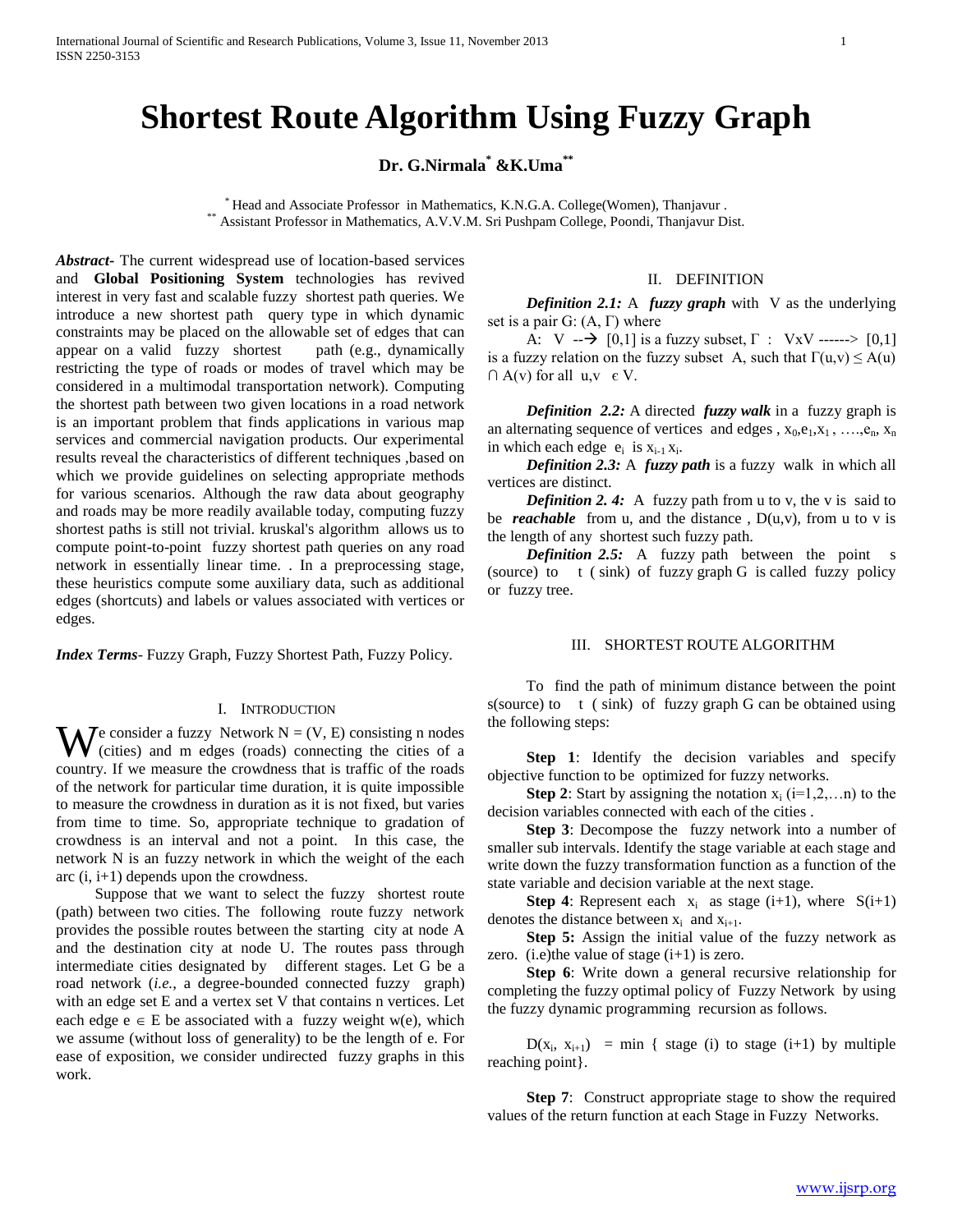International Journal of Scientific and Research Publications, Volume 3, Issue 11, November 2013 2 ISSN 2250-3153

 **Step 5**: Determine the overall fuzzy optimal decision or policy and its value at each stage of an Fuzzy Networks.

**Step 6**: We get the shortest path of Fuzzy Networks .

#### IV. PROBLEM DEFINITION

 We shall illustrate the technique with a simple example and provide the mathematical verification.

### **4.1 -TRANSPORT OPTIONS FROM CHENNAI TO KANYAKUMARI**

 For shortest route between the points Chennai and Kanyakumari by bus with fuzzy graph, consider the Tamilnadu map and point some cities and consider them as vertices. Point A (Chennai), located at initial stage, leads towards 7 stages with the end point U (Kanyakumari).



The figure 4.2 gives the distance of each cities

 Here we consider each city as vertex and the distance between any two cities is represented as edge or arc. In order to develop the above problem in terms of fuzzy graph , the distance between any two cities are consider in the following manner:

| Table 4.1      |            |
|----------------|------------|
| Distance in km | Membership |
|                | grades     |
| 50-75          | 0.02       |
| 75-100         | 0.04       |
| 100-125        | 0.06       |
| 125-150        | 0.08       |
| 150-175        | 0.1        |
| 175-200        | 0.12       |
| 200-225        | 0.14       |
| 225-250        | 0.16       |
| 250-275        | 0.18       |

 In order to identify the city involved in this problem, let us adopt alphabet A-CHENNAI , B-VELLORE, C-CHENGALPATTU, D-VILLUPURAM, E-THIRUVANAMALAI, F-DHARMAPURI, G-PERAMBALUR, H-NAMAKAL, I- ERODE, J-OOTY, K-THANJAVUR, L-TRICHY, M-COIMBATORE , N-PUDUKOTTAI , O-DINDIUL, P-KODAIKANAL, Q-RAMANATHAPURAM, R-MADURAI, S-TUTICORIN, T- THIRUNELVELI and U-KANYAKUMARI.



**Figure 4.2- Fuzzy graph from Chennai to Kanyakumari with different routes**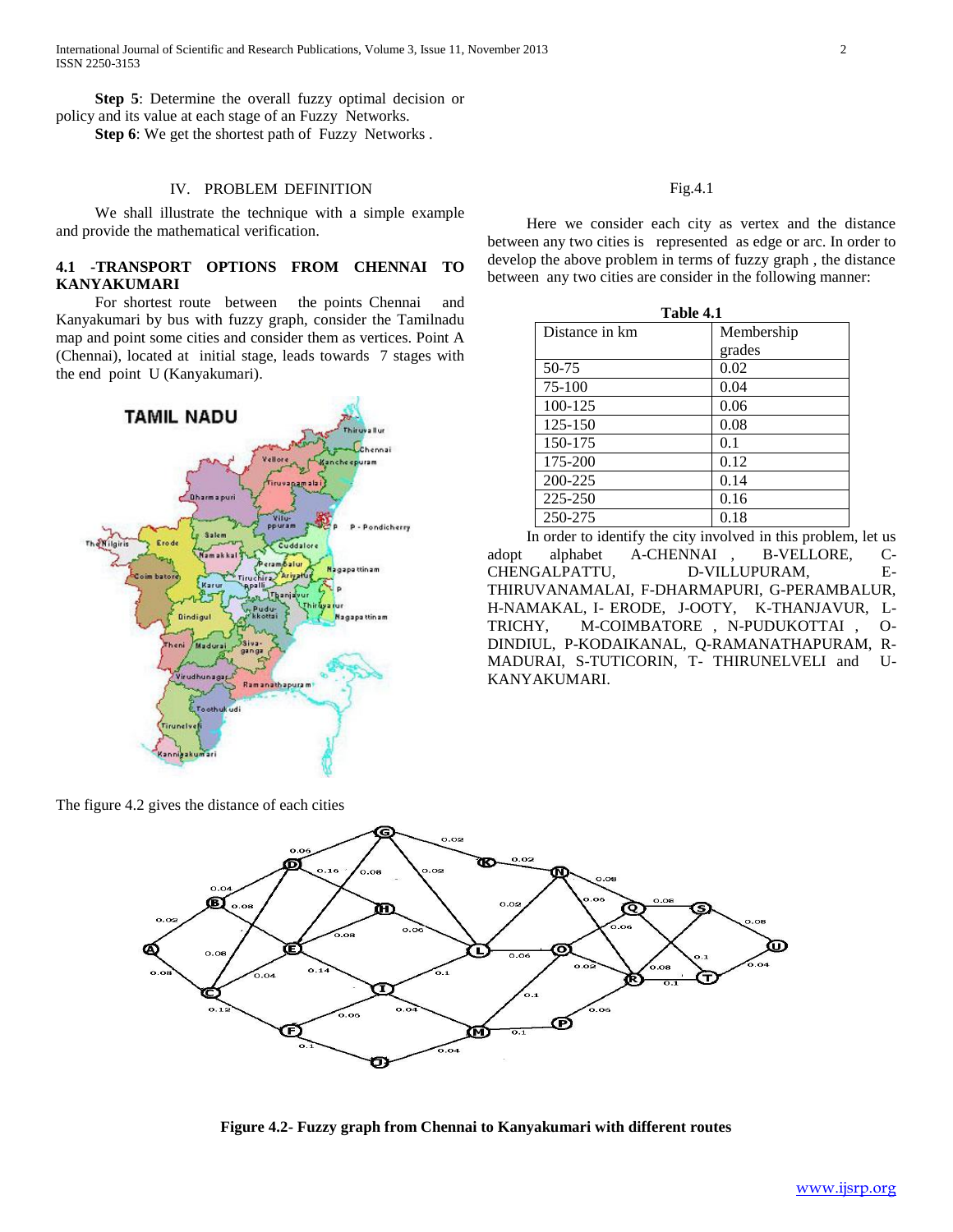The decision variables do not initially have a number assigned but would be defined at each stage by an appropriate vertex on the same vertical line as the decision variable. For example,  $X_3$  can be represented by G,H, I, or J. hence the decision variables can be the collection of vertices as follows:

| $X_0$                       |                      | A          |
|-----------------------------|----------------------|------------|
| $X_1$                       |                      | B, C       |
| $X_{2}$                     | İ.                   | D, E, F    |
| $X_{3}$                     | $\ddot{\phantom{0}}$ | G, H, I, J |
| $X_{\scriptscriptstyle{A}}$ | $\ddot{\phantom{a}}$ | K, L, M    |
| $X_5$                       |                      | N, O, P    |
| $X_6$                       | İ.                   | Q, R,      |
| $X_7$                       |                      | S, T       |
|                             |                      |            |

 $X_8$  : U

 Any route going from A to U is called fuzzy policy or fuzzy tree. For example , ACFJMPRTU is a fuzzy policy or fuzzy tree .A fuzzy subpolicy or fuzzy subtree is any shortest path. For example , CEHLOQSU, BDGKNQTU, etc. are fuzzy subpolicies or fuzzy subtrees. In this fuzzy network, it is easy to enumerate all possible fuzzy policies or fuzzy trees. Among the possible fuzzy policies we have to find the fuzzy shortest distance between the point A and U.

We start by assigning the notation

Stage  $i - Si - distance$  between  $X_{i-1}$  and  $X_i$   $(i = 1, 2, \ldots, 8)$  to the decision variables connected with each of the stages as shown in figure (4.3) .



**Figure 4.3- Stage wise representation as per Algorithm**

Let  $S1(X_0, X_1)$  be the distance between the point  $X_0$  and  $X_1$ . It is apparent that the value assigned to decision variable  $X_1$ is dependent upon the value of  $X_0$ , which in this case is A for an initial value of zero. There is only one starting point in this network , namely , A , but in more complex networks, there could be multiple starting points resulting in a variety of values of  $X_0$ . Similarly for S2 ( $X_1$ ,  $X_2$ ) be the distance between the point  $X_1$  and  $X_2$ . Hence  $Sj(X_i, X_j)$  represents the distance between the point  $X_i$  and  $X_j$  respectively (i=0,1…….. 8 and  $j= 0,1,......8$ ).

The total fuzzy shortest distance for this stage is

D  $(X_0, X_1, X_2, X_3, X_4, X_5, X_6, X_7, X_8) = S1(X_0, X_1) +$  $S2(X_1, X_2)$  +  $S3(X_2, X_3)$  +  $S4(X_3, X_4)$  +  $S5(X_4, X_5)$  +  $S6(X_5, X_6)$ )+  $S7(X_6, X_7)$ +  $S8(X_7, X_8)$ .

 The fuzzy shortest distance for the stage 1 which terminates B or C. The choice is a simple one because the distance at  $X_0$  or A is zero.

Therefore  $S1(A, B) = 0.02$  $S1(A, C) = 0.08$ 

D  $(X_0, X_1)$  = min(0.02,0.08)= 0.02 with  $X_1 = B$ 

 These values appear at the vertices in figure(4.3) to indicate the values at each vertex of  $X_1$ . let us examine the fuzzy shortest distance at stage 2 namely  $S2(X_1, X_2)$ 

D  $_{S_1, S_2}(D)$  = min(0.02+0.04, 0.08+0.08)=0.06 with  $X_1 = B$ D  $_{S_1, S_2}(E)$  = min(0.02+0.08, 0.08+0.04)=0.1 with  $X_1 = B$ D  $_{S1, S2}(F)$  = min(0.02+ $\infty$ , 0.08+0.12)=0.2 with  $X_1$  =C.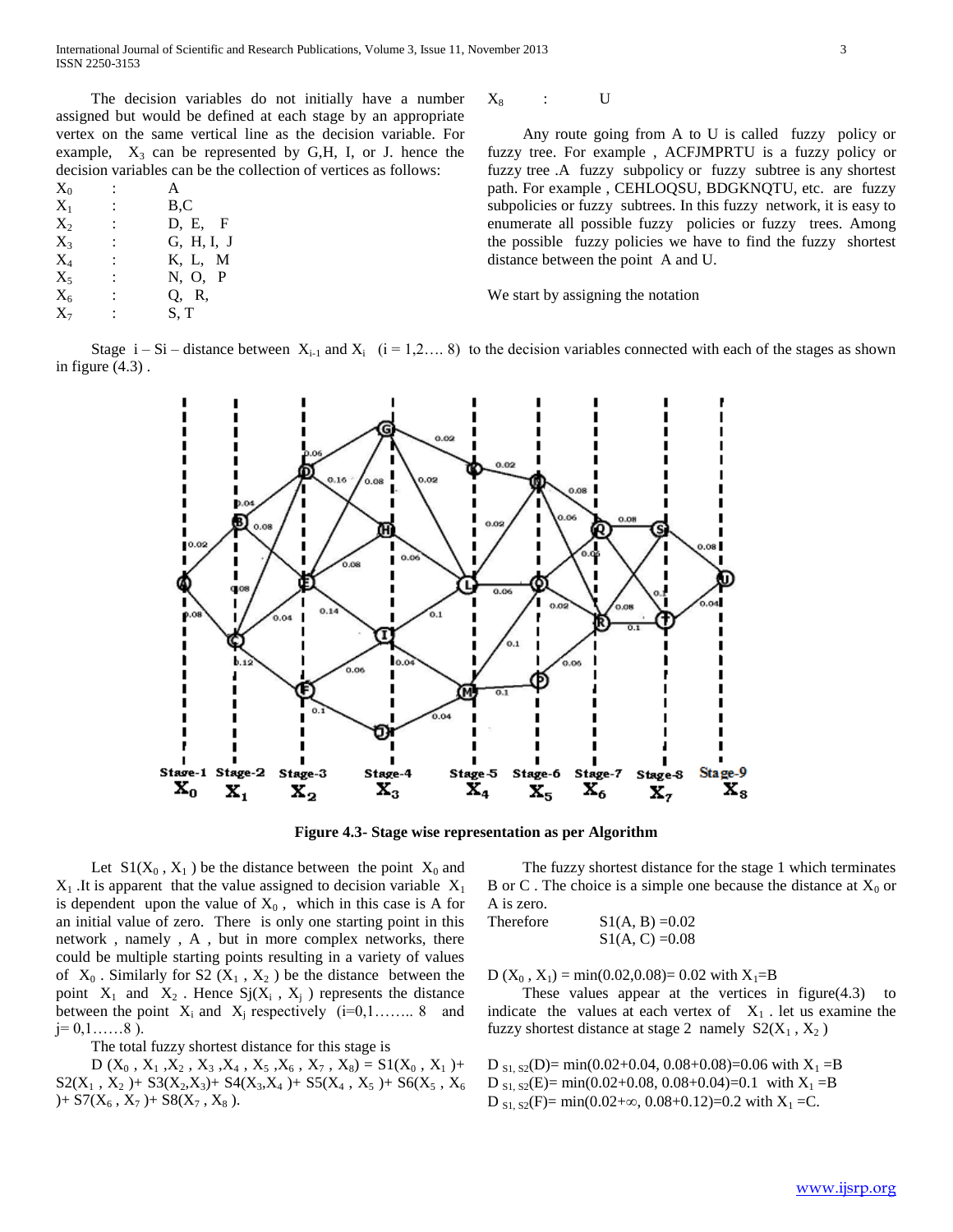International Journal of Scientific and Research Publications, Volume 3, Issue 11, November 2013 4 ISSN 2250-3153

The fuzzy shortest distance at  $X_2$  can be shown in the vertices of figure(4.3). Thus for  $S2(X_1, X_2)$  the least distance is : ABD if one stops at  $D = 0.06$ 

ABE if one stops at  $E = 0.1$ 

ACF if one stops at  $F = 0.2$ .

Next, moving to  $X_3$  , we have to determine the fuzzy shortest distance at the vertices G,H,I and J.

D  $_{\text{S1, S2, S3}}(G)$  = min(0.06+0.06, 0.1+0.08, 0.2+ $\infty$ )=0.12 with  $X_2$  $=$ D

D s<sub>1, S2</sub>, s<sub>3</sub>(H)= min(0.06+0.16, 0.1+0.14, 0.2+ $\infty$ )=0.22 with X<sub>2</sub>  $=$ D

D  $_{S1, S2, S3}(I) = min(0.06+\infty, 0.1+0.14, 0.2+0.06)=0.24$  with  $X_2 =E$ 

 $S4(X_3, X_4)$ ,  $S5(X_4, X_5)$ ,  $S6(X_5, X_6)$ ,  $S7(X_6, X_7)$  and  $S8(X_7, X_8)$  as shown in figure 4.4

 $D_{s_1, s_2, s_3}(J) = min(0.06+\infty, 0.1+\infty, 0.2+0.1)=0.3$  with  $X_2 = F$ .

The fuzzy shortest distance at  $X_3$  can be shown in the vertices of figure(4.3). Thus for  $S3(X_2, X_3)$  the least distance is ABDG if one stops at  $G = 0.12$ ABEH if one stops at  $H = 0.22$ ACFI if one stops at  $I = 0.24$ ACFJ if one stops at  $J=0.3$ .

 Similarly proceeding , we get the idea of fuzzy shortest route using



 $\sigma_{\overline{\mathbf{0.3}}}$ 

**Figure 4.4 Fuzzy Shortest path from Chennai to Kanyakumari by Bus**

 The fuzzy shortest route from A to U are (i) A-B-D-G-K-N-R-T-U (value  $=0.36$ ) and (ii)  $A-B-D-G-L-N-R-T-U$  (value =0.36)

Hence the fuzzy shortest route among the cities are

 (i) CHENNAI -CHENGALPATTU -VILLUPURAM - PERAMBALUR -THANJAVUR-PUDUKOTTAI-MADURAI-THIRUNELVELI -KANYAKUMARI.

 (ii) CHENNAI -CHENGALPATTU -VILLUPURAM - PERAMBALUR -TRICHY-PUDUKOTTAI-MADURAI-THIRUNELVELI -KANYAKUMARI.

 **4.2 -***Chennai to Kanyakumari By Train:* Take a direct train from Chennai to Kanyakumari. Several direct express trains ply from Chennai covering the distance is approximately 14 hours. Some of the trains are Kanyakumari Express (12633) and Thirukkural Express (12642). Stations covered during the journey are Chennai Egmore->Tambaram->Chengalpattu- >Melmaruvattur->Tindivanam->Villupuram Jn->Vridhachalam Jn->Tiruchirapalli->Dindigul Jn->Madurai Jn->Virudunagar Jn- >Satur->Kovilpatti->Tirunelveli Jn->Valliyur->Nagercoil Jn- >Kanyakumari.

 Fuzzy shortest route from Chennai to Kanyakumari by train

The shortest route from A to U is A-B-D-G-L-N-R-T-U (value  $=0.34$ )

Hence the fuzzy shortest route among the cities are

 CHENNAI – CHENGALPATTU – VILLUPURAM – ARIYALUR – TRICHY - DINDIGUL - MADURAI-THIRUNELVELI -KANYAKUMARI

#### V. CONCLUSION

 The value of uncertain fuzzy shortest route among the cities from Chennai to Kanyakumari by Bus is 0.36 and by Train is 0.34. The recursive procedure described here was carried out from A towards U. This same procedure is often utilized in the reverse direction –from U to A -which leads to an equivalent solution. It is useful for solving several different types of network problems. Fundamentally, it consists of finding optimal fuzzy sub-policies or fuzzy subtrees and cumulating these through various cities and stages until optimal fuzzy policy or fuzzy tree or fuzzy shortest route is found large number of algorithms are available to solve the fuzzy shortest route